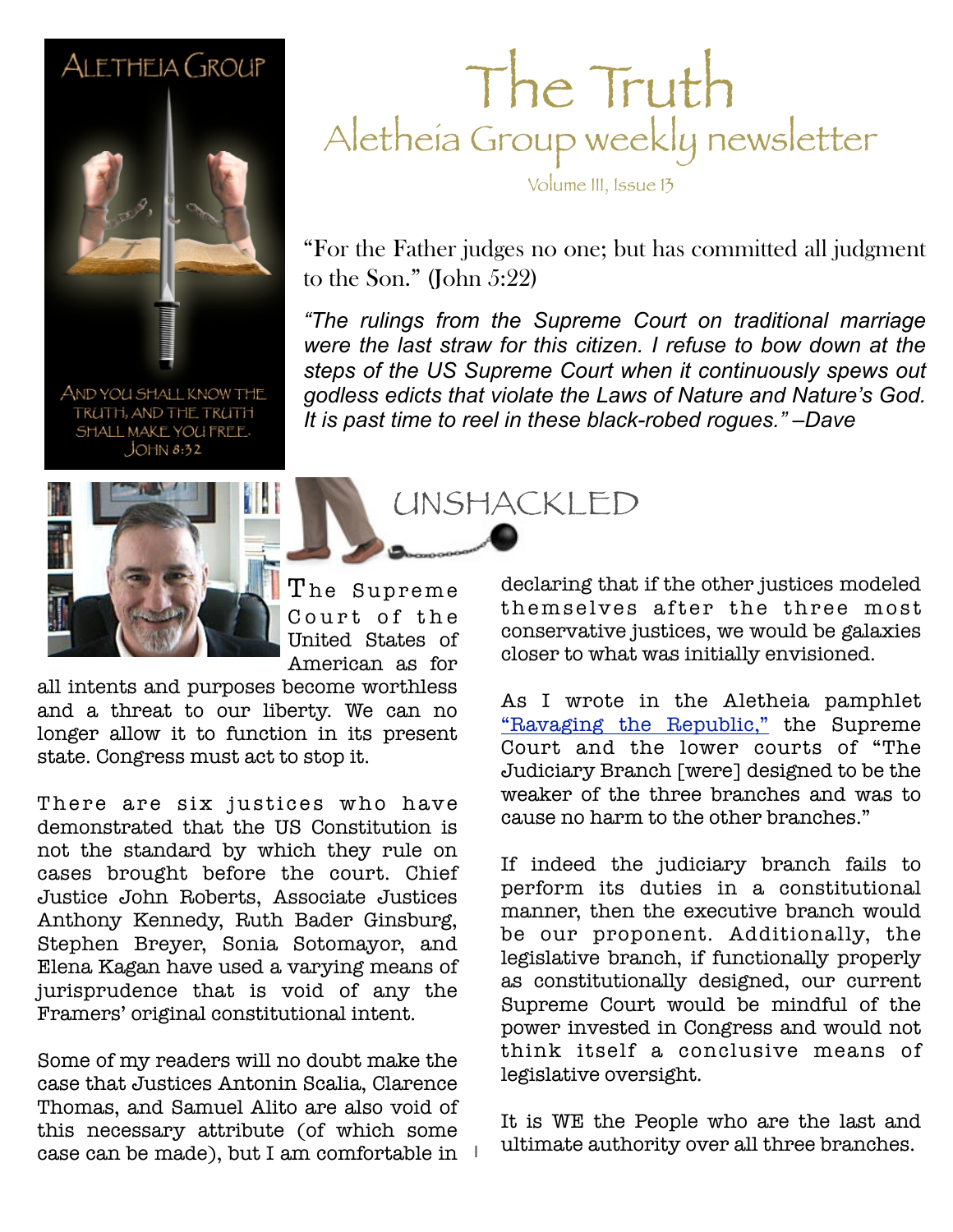# FROM THE FOUNDERS



**Not only is the amendment process burdensome, but also the implementation of our Constitution is greatly hindered by men driven by corruption and/or cowardice.**

"However uncharitable it may appear, yet I must tell my opinion - that the most unworthy characters may get into power... Let us suppose - for the case is supposable, possible, and probable - that you happen to deal those powers to unworthy hands... In such numerous bodies, there must necessarily be some designing, bad men." (Patrick Henry, *[Anti-Federalist Papers,](http://www.constitution.org/afp/afp.htm)* arguing against ratification of the US Constitution)

Mr. Henry's fears were that the states, even the majority of states, would be left without any power because the constitutional amendment proposing and ratifying process could be stopped by a small minority of states represented by corrupt men.

The reason we have a runaway judiciary is because we have a Congress that runs away from its constitutional responsibilities.

I have called for the impeachment of one or more justices who usurp "on the authority of the legislature." Congress not only has the powers of impeachment and conviction of rogue justices, but it also has the authority to pass new legislation that overrules a ruling from the Supreme Court.

If ever one branch of government becomes too wieldy with or reaches beyond its enumerated powers, then it is up to the other two branches of government to oppose such abuse. The problem is all three branches have become perversions of their original intent.

It is just such wickedness many of the anti-Federalists feared and with good reason.

Such is the fallen nature of man...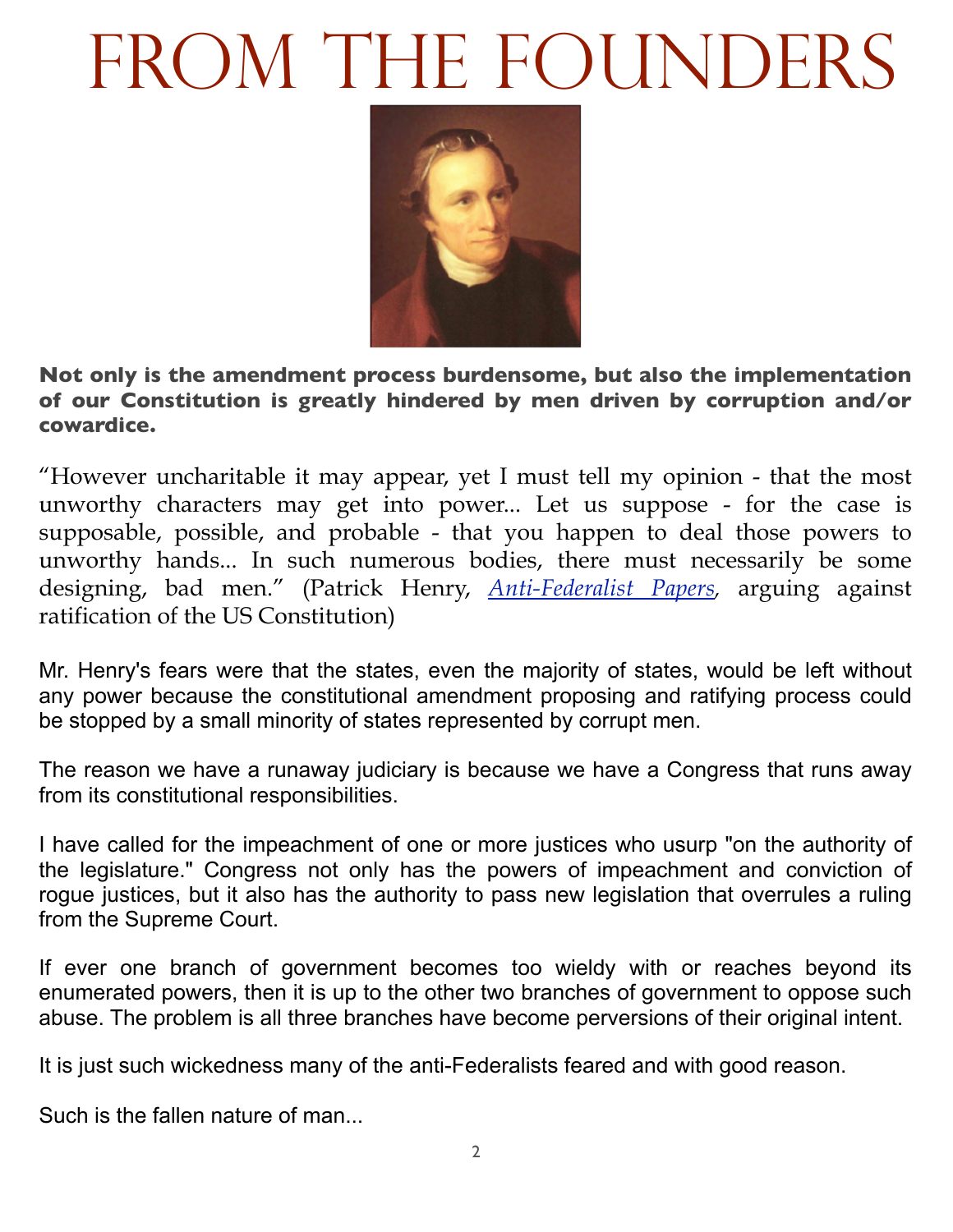# FROM THE PULPIT

"The true Gospel is not preached where obedience to the moral law as the only rule of life is not insisted upon. Wherever there is a failure to do this in the instructions of any pulpit it will inevitably be seen that the hearers of such a mutilated Gospel will have very little conscience. We need more Boanerges or sons of thunder in the pulpit. We need men that will flash forth the law of God like livid lightning and arouse the consciences of men." Charles G. Finney, from his article, "The Decay of Conscience," December  $4,187\frac{7}{3}$ 

How is it Americans have decided that the US Supreme Court is the ultimate arbiter of the law and any ruling they put forth becomes "the law of the land?" It is because we have forgotten what the basis of our law is. Look back to the familiar, yet often misunderstood words of our nation's birth certificate, the Declaration of Independence:

"When in the Course of human events, it becomes necessary for one people to dissolve the political bands which have connected them with another, and to assume among the powers of the earth, the separate and equal station to which *the Laws of Nature and of Nature's God*  entitle them, a decent respect to the opinions of mankind requires that they should declare the causes which impel them to the separation" (italics added).

"...the Laws of Nature and of Nature's God." What is meant by that? The late, great Adrian Rogers simplified this phrase for us: "It is God's law." Where do we go to find God's law? To His written word the Holy Bible. The Bible, regardless of what liberal theologians say or write, clearly condemns homosexuality as an abomination and a sin.

This means the US Supreme Court has sanctioned an abominable sin; that is homosexuality. It has gone as far to declare it a "right." This is an obvious violation of God's law and is by definition no law at all. The problem is the church has in part and parcel been silent on this subject. In some quarters, it has come out in support of gay marriage. Read carefully the words below:

"Things are different now. So often the contemporary church is a weak, ineffectual voice with an uncertain sound. So often it is an archdefender of the status quo. Far from being disturbed by the presence of the church, the power structure of the average community is consoled by the church's silent–and often even vocal–sanction of things as they are."

Those words could have been penned yesterday. They are in fact from Dr. Martin Luther King's 1963 "Letter From Birmingham Jail." Some things never seem to change.